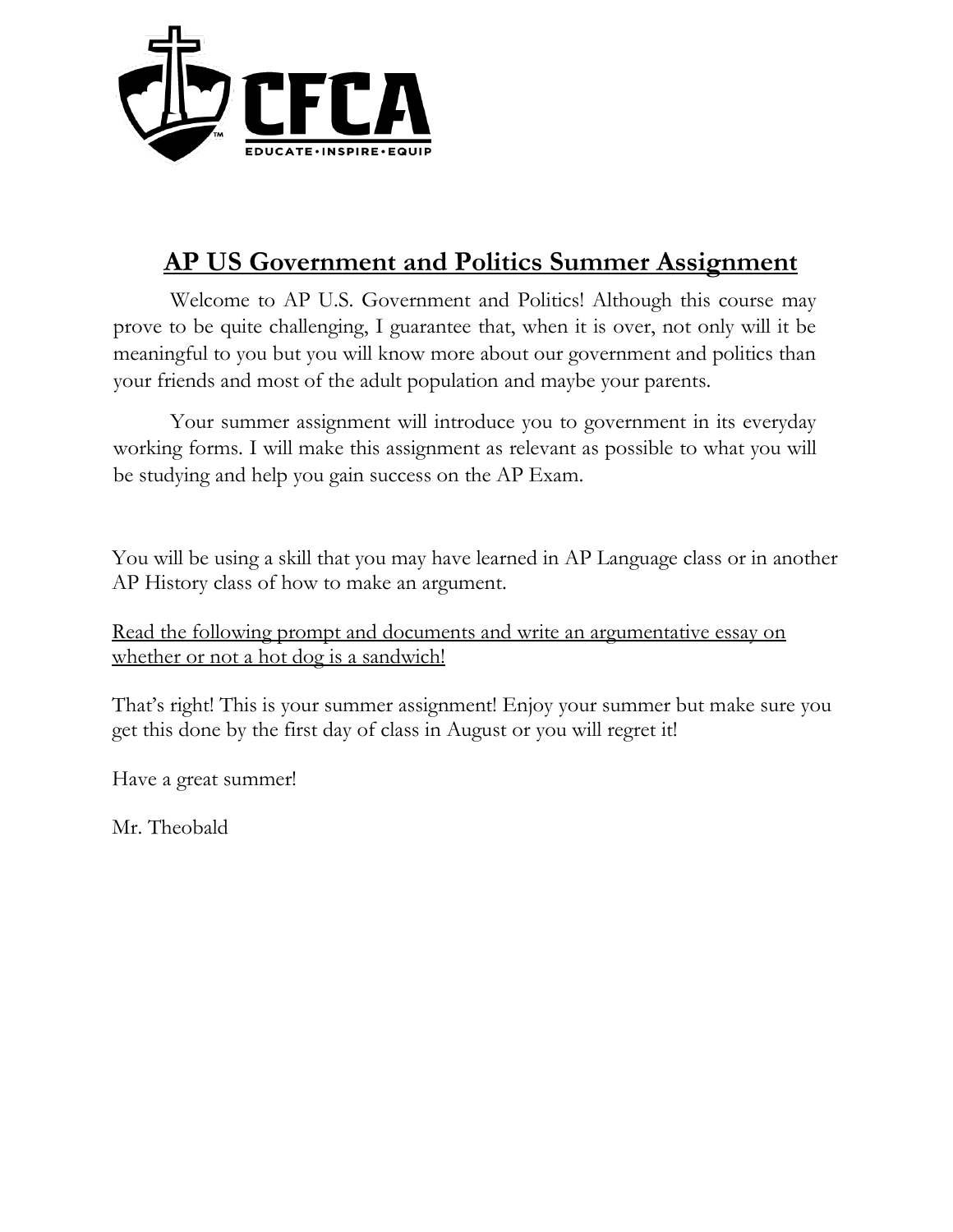

## **Evaluate the extent that a hot dog is a sandwich.**

#### **Foundational Document 1**

Source: Merriam-Webster Dictionary

Definition of Sandwich

**1 a :** two or more slices of bread or a split roll having a filling in between **b** : one slice of bread covered with food

#### **Foundational Document 2**

Source: Food Standards and Labeling Policy Book, United States Department of Agriculture, 2005

SANDWICH - CLOSED: Product must contain at least 35 percent cooked meat and no more than 50 percent bread. Sandwiches are not amenable to inspection. If inspection is requested for this product, it may be granted under reimbursable Food Inspection Service. Typical —closedfaced" sandwiches consisting of two slices of bread or the top and bottom sections of a sliced bun that enclose meat or poultry, are not amenable to the Federal meat and poultry inspection laws. Therefore, they are not required to be inspected nor bear the marks of inspection when distributed in interstate commerce.

SANDWICH - OPEN: Must contain at least 50 percent cooked meat. Sandwiches are amenable only if they are open faced sandwiches. Product must show a true product name, e.g., —Sliced Roast Beef on Bread." This regulatory policy in no way alters the Department's present policy with respect to caterers who include meat sandwiches in their dinners.

SANDWICHES (MEAT OR POULTRY AS COMPONENTS OF "DINNER PRODUCTS"): Dinners containing a sandwich type product, e.g., a frankfurter, hamburger, or sliced poultry meat with a bun, are amenable and subject to inspection.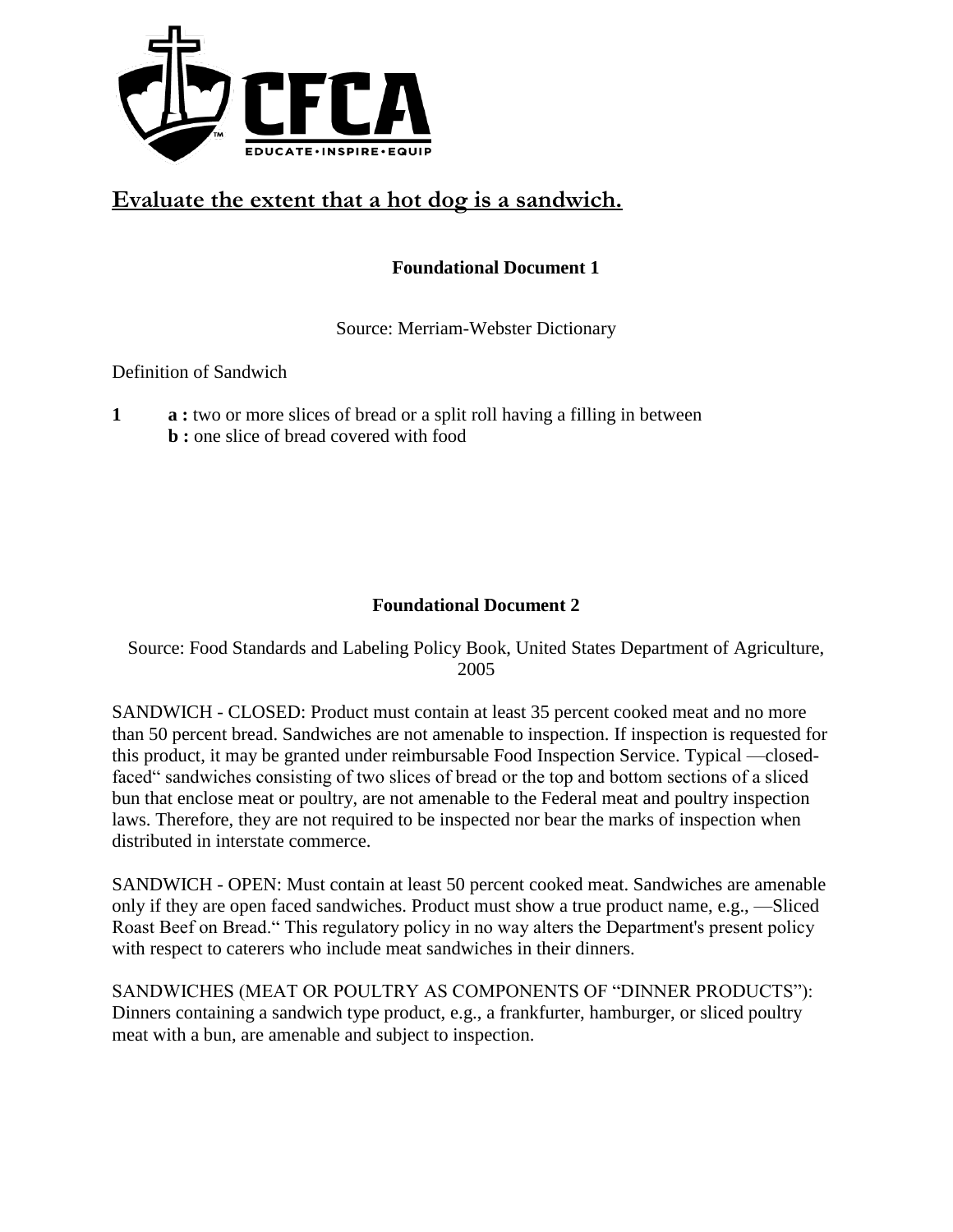

#### **Foundational Document 3**

Source: Press Release, National Hot Dog and Sausage Council, November 6, 2015

As the official voice of hot dogs and sausages, the National Hot Dog and Sausage Council (NHDSC) is primed to settle this debate once and for all, and our verdict is…a hot dog is an exclamation of joy, a food, a verb describing one 'showing off' and even an emoji. It is truly a category unto its own.

"Limiting the hot dog's significance by saying it's 'just a sandwich' category is like calling the Dalai Lama 'just a guy.' Perhaps at one time its importance could be limited by forcing it into a larger sandwich category… that time has passed, said NHDSC President and 'Queen of Wien' Janet Riley. "We therefore choose to take a cue from a great performer and declare our namesake be a "hot dog formerly known as a sandwich."

The Council has often followed American history and [United States Department of Agriculture] guidance on the issue and fallen on the side of the hot dog as a sandwich. When it first arrived on American shores from Europe in the late 1800s, it was often referred to as a "Coney Island Sandwich" or "Frankfurter sandwich," but much like an "ice cream sundae" is simply referred to as a sundae, terminology changes.

#### **Foundational Document 4**

Source: Chapter 4 Exemptions, Article 1 General Exemptions, Section 6359 of California Sales and Use Tax Law

**Sandwiches as "meals"; "paper napkins" as facilities.**—The sale of hot dog and hamburger sandwiches, even when served with beverages, from sandwich stands or booths where neither chairs nor tables are provided for customers, does not constitute a "meal" within this section. A "paper napkin" is not "tableware" within this section, since the rule of ejusdem generis is applicable. *Treasure Island Catering Co., Inc.* v. *State Board of Equalization* (1941) 19 Cal.2d 181.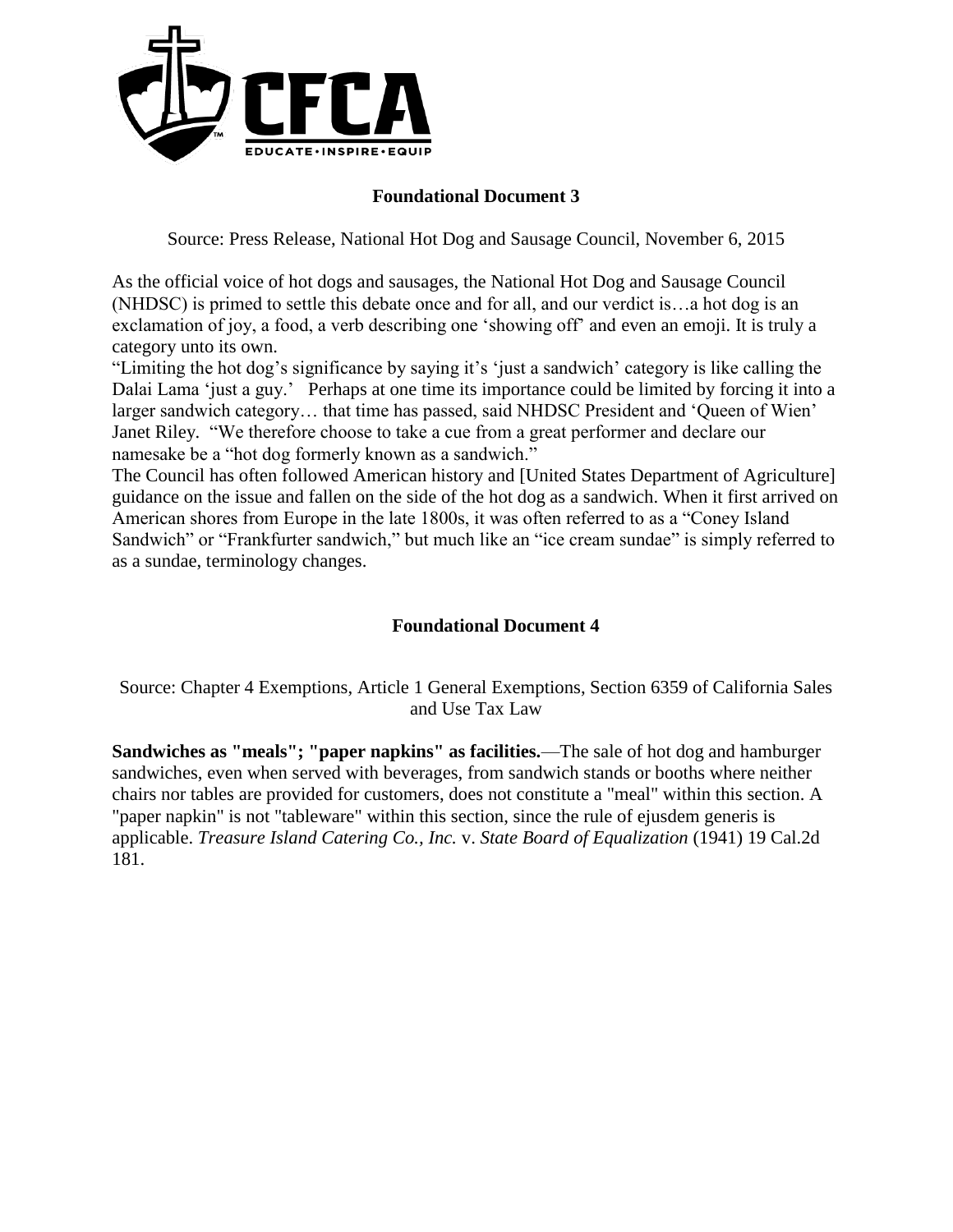

### **Foundational Document 5**

Source: Interview with U.S. Supreme Court Associate Justice Ruth Bader Ginsburg, *The Late Show with Stephen Colbert*

As Colbert explains the definition of a sandwich should be: Two pieces of bread with almost any type of filling in between -- as long as it's not more bread.

Ginsburg: You said two pieces of bread. Does that include a roll that's cut open but still not completely?

Colbert: That gets immediately to the question: Does the roll need to be separated into two parts? And yet, in the case of a sub, the bread is not split apart. So then, a hot dog is also a sandwich?

Ginsburg: On your definition, yes, it is.

#### **Foundational Document 6**

Source: "It's Not a Sandwich," *The Atlantic*, November 5, 2015

The Sandwich Index we created consisted of four points:

- 1. To qualify as "a sandwich," a given food product must, structurally, consist of two (2) exterior pieces that are either separate or mostly separate;
- 2. Those pieces must be primarily carbohydrate-based—so, made of bread or bread-like products;
- 3. The whole assemblage must have a primarily horizontal orientation (so, sitting flush with a plate rather than perpendicular to it); and
- 4. The whole assemblage must be fundamentally portable.

So. Under this definition, a burger is a sandwich. So is an ice cream sandwich. So is an Oreo. So is a grilled cheese.